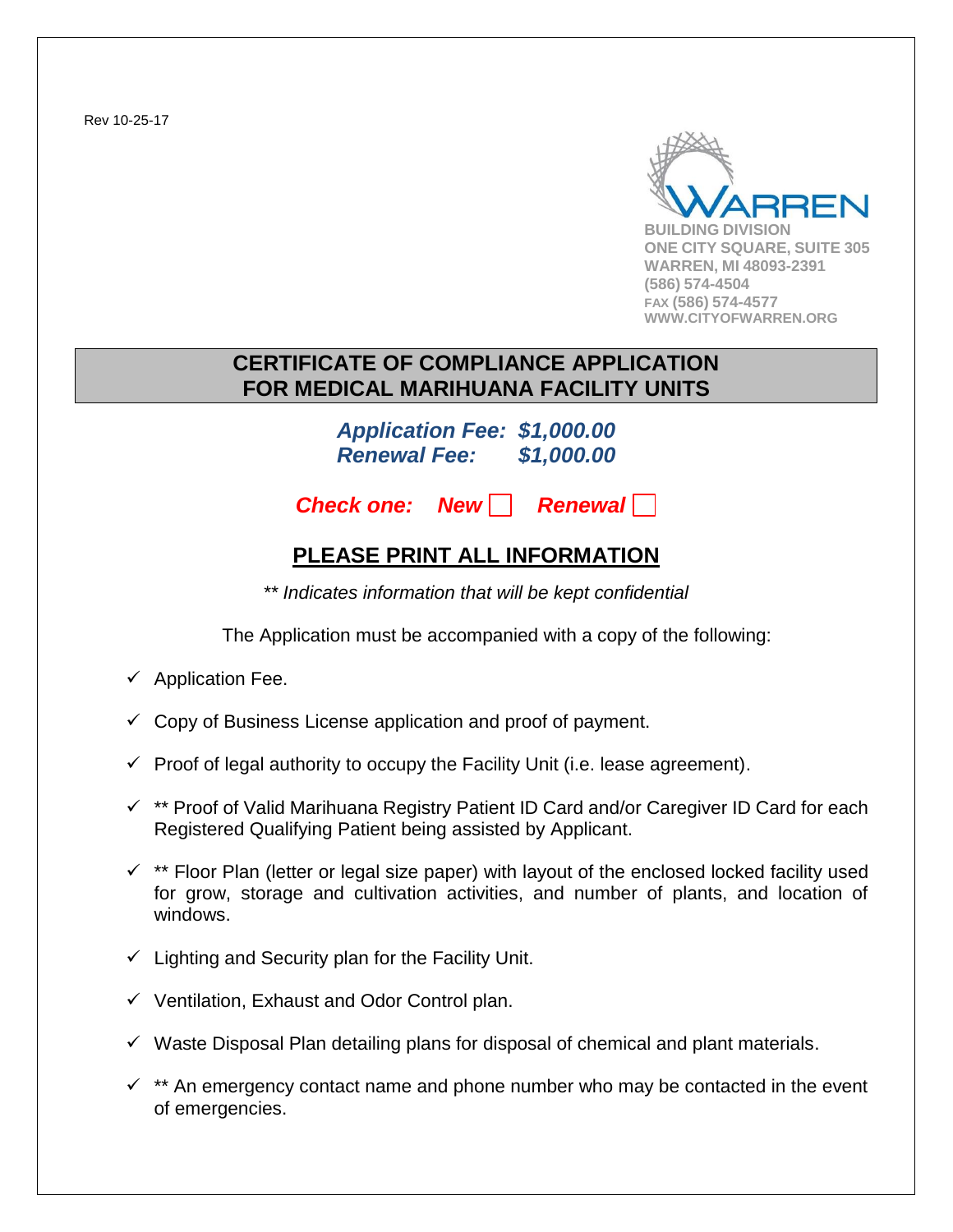# **I. FACILITY UNIT INFORMATION:**

Property Address: Letter and Contract and Contract and Contract and Contract and Contract and Contract and Contract and Contract and Contract and Contract and Contract and Contract and Contract and Contract and Contract an

Business Phone Number:

Business Name of the Facility: **Example 2018** 

Name and Address of the Facility Owner/Manager:

Identify unit or suite numbers to be occupied by the applicant, and include the unit or suite numbers on the floor plan to be submitted with this application:

Total area in square feet of each unit or suite within the Facility to be used for medicinal marihuana growth, cultivation, processing or storage:

\*\* How many Registered Qualifying Patients will you be assisting with medical marihuana grown at the site:

Do all such patients list you as their Registered Primary Caregiver?

\*\* How many marihuana plants will be grown in this unit?

All Medical Marihuana Registry Identification Cards must be in the possession of the Caregiver while operating within the Facility Unit.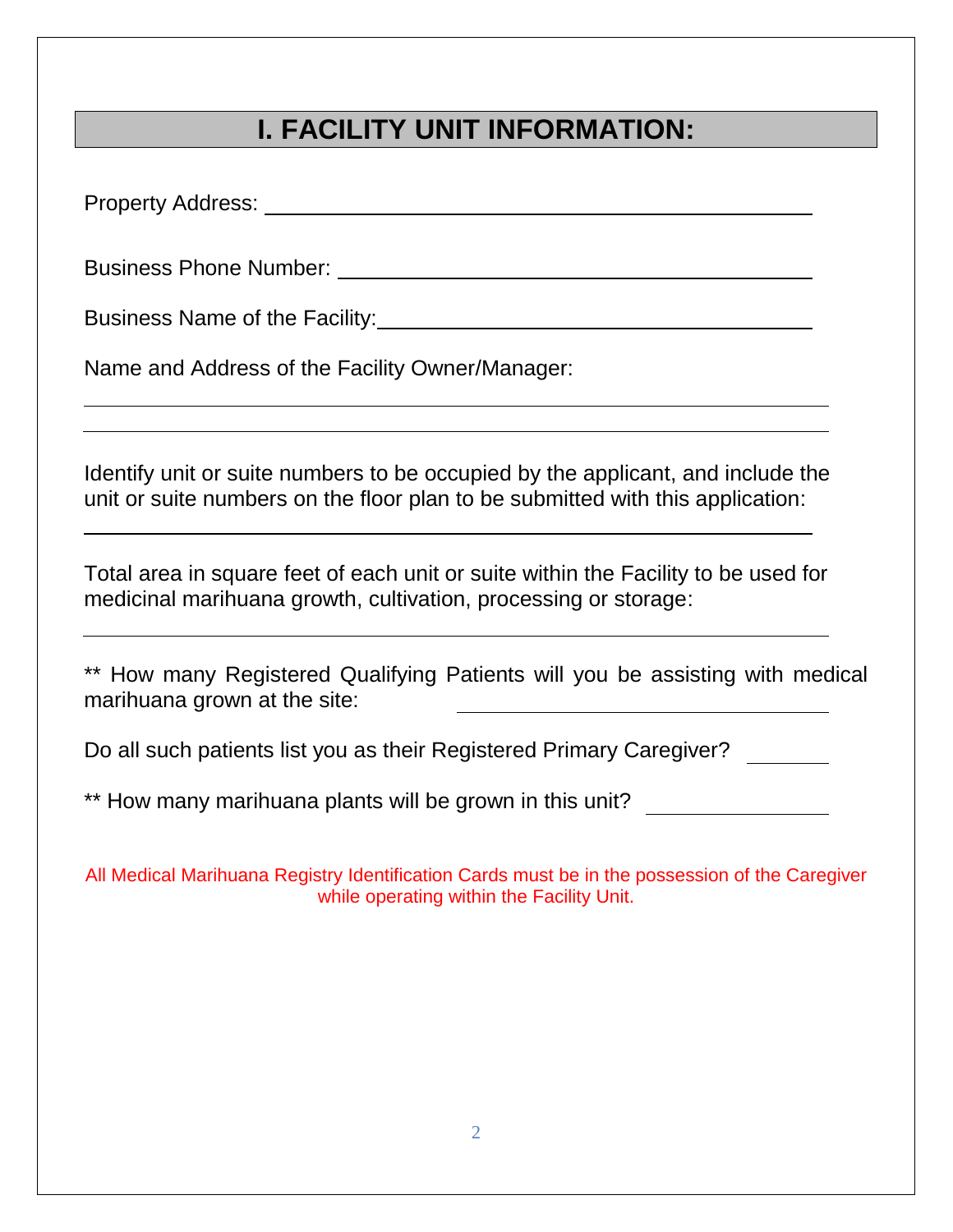## **II. APPLICANT INFORMATION:**

Do not list corporate entity, attorney or representative. The person submitting the Application must be an individual, who will be responsible for the day-to-day operation and activities within the Facility Unit.

\*\*Full Legal Name:

\*\* Mailing Address:

| ** Email Address:          |                                       |
|----------------------------|---------------------------------------|
|                            | I prefer communication through email. |
| ** Phone Number:           |                                       |
| **Date of Birth:           |                                       |
| **Driver's License Number: |                                       |
| $\mathbf{v}$               |                                       |

What is the term of your occupancy at the Facility? \_\_\_\_\_\_\_\_\_\_\_\_\_\_\_\_\_\_\_\_\_\_\_\_\_\_\_\_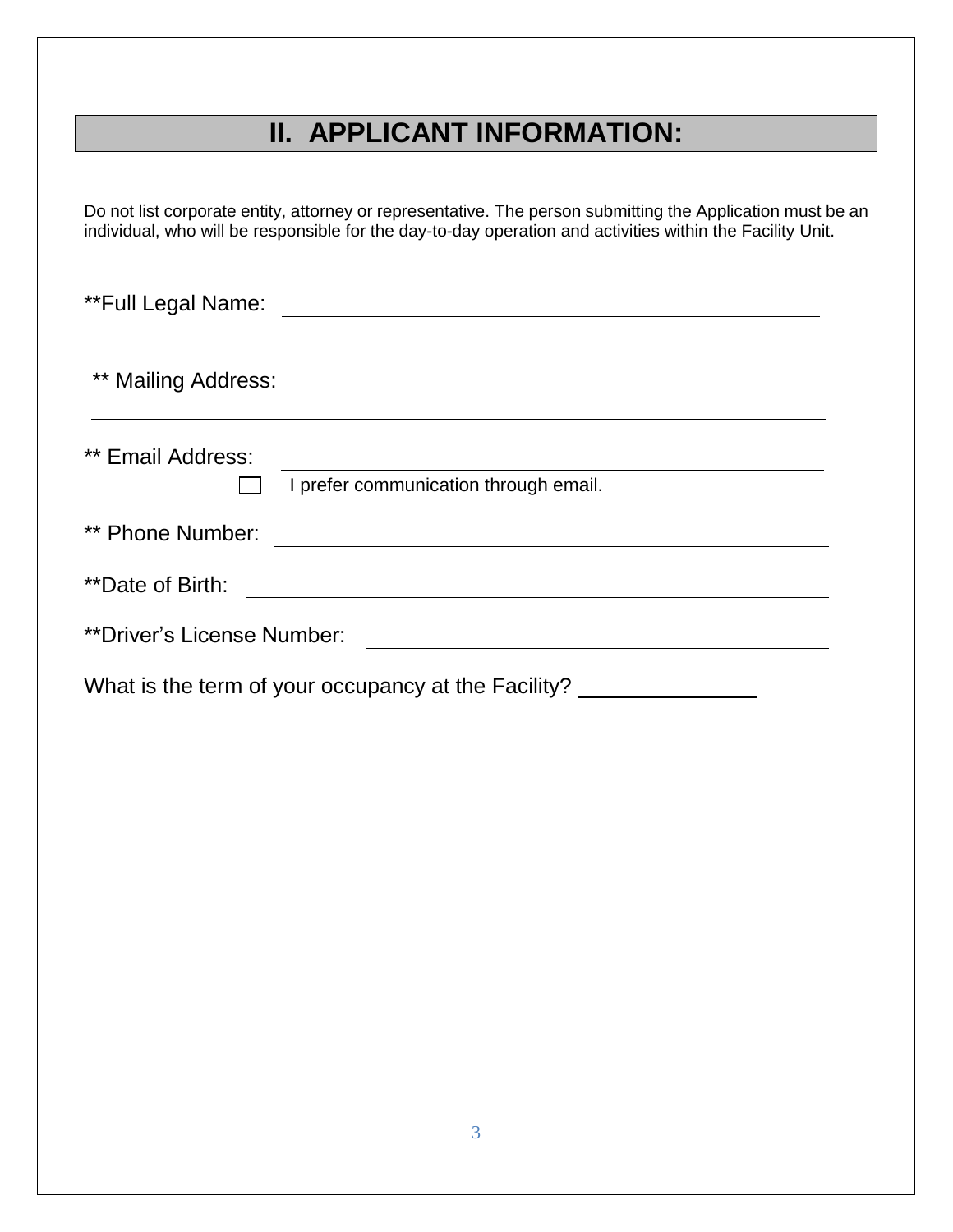# **III. OPERATIONAL INFORMATION.**

|                | Hours of Operation:                                                                                                                                                    |  |
|----------------|------------------------------------------------------------------------------------------------------------------------------------------------------------------------|--|
|                |                                                                                                                                                                        |  |
|                |                                                                                                                                                                        |  |
|                |                                                                                                                                                                        |  |
|                |                                                                                                                                                                        |  |
| 1 <sub>1</sub> | Has the City of Warren ever issued a violation to the Applicant or<br>based upon any alleged or actual unlawful use or condition of property in the<br>City of Warren. |  |
|                | $Yes \bigsqcup$ (if yes, provide details below)<br>$No$ $\vert$                                                                                                        |  |
|                |                                                                                                                                                                        |  |
| 2.             | What is the total number of marihuana plants to be grown in the<br>Facility Unit: ______________                                                                       |  |
| 3.             | **Does the Applicant intend to grow/cultivate/store or process<br>marihuana at the Property:                                                                           |  |
|                | Yes l<br><b>No</b>                                                                                                                                                     |  |
| 4.             | Does the Facility Unit maintain liability insurance that covers fire damage<br>and malicious mischief?                                                                 |  |
|                | <b>Yes</b><br><b>No</b>                                                                                                                                                |  |
|                | Attach a copy of your certificate:                                                                                                                                     |  |